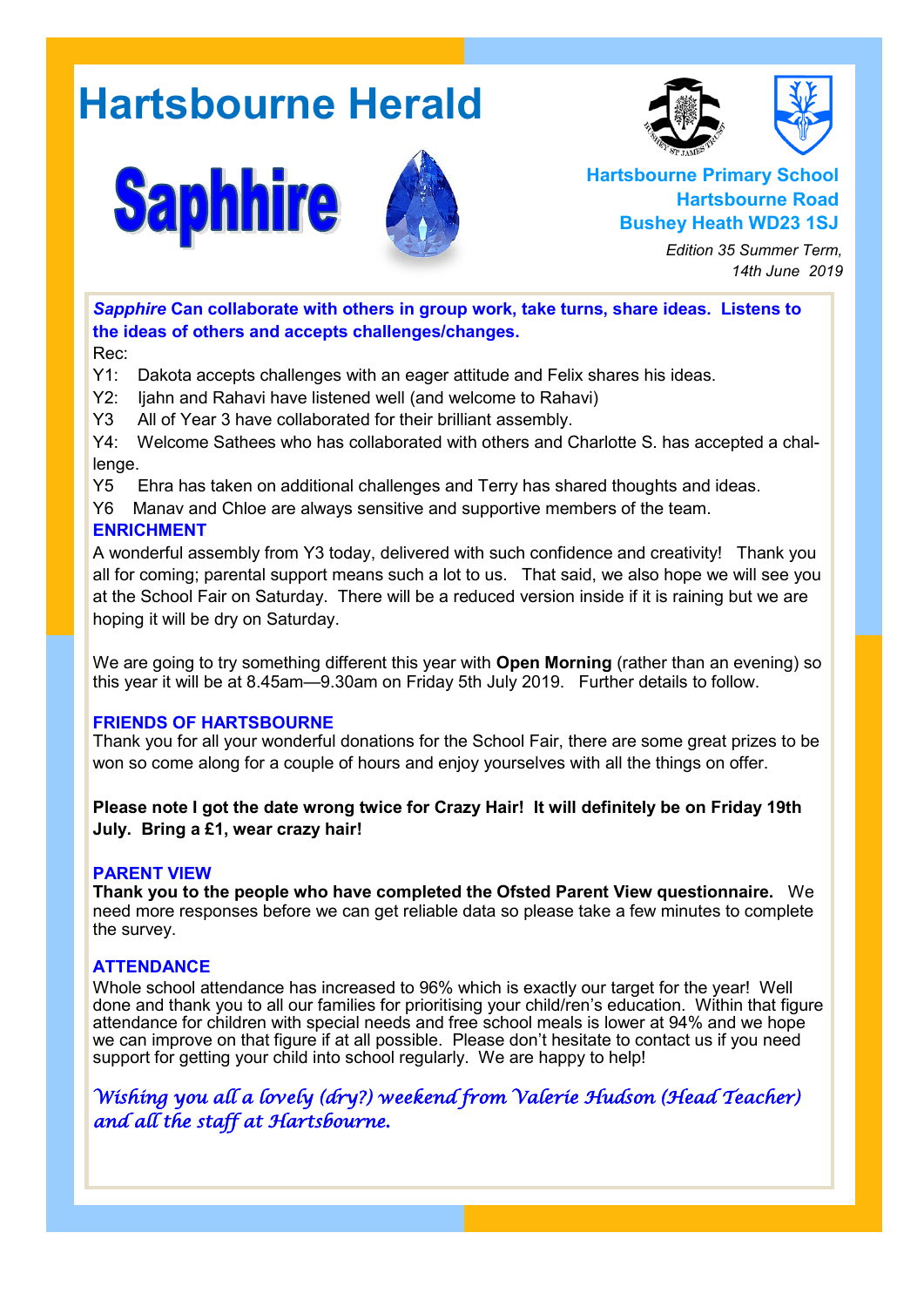# **Diary Dates**

| $*$ = Parents Invited                |         |
|--------------------------------------|---------|
| <b>Sports Week</b>                   | 17.6.19 |
| Y1 to Belmont Farm                   | 18.6.19 |
| Sports activity morning              | 20.6.19 |
| Y6 to BMS for Tag Rugby/Cricket      | 21.6.19 |
| Y2 Class Assembly* 2.30pm            | 21.6.19 |
| Y6 Secondary School Experience Wk    | 24.6.19 |
| <b>Reception to Willows Farm</b>     | 25.6.19 |
| <b>Travelling Book Fair</b>          | 27.6.19 |
| Y1 Class Assembly* 2.30pm            | 28.6.19 |
| New Reception Parent Mtng* 2.30pm    | 3.7.19  |
| Teacher Toolkit at BMS (Training)    | 3.7.19  |
| Open morning (Friday)                | 5.7.19  |
| New Reception pupils visit 2.00pm    | 10.7.19 |
| Full Governing Body Mtng 6.00pm      | 11.7.19 |
| Parents' Forum Meeting 9.30am -10.40 | 12.7.19 |
| Reports go home to parents           | 12.7.19 |
| Reception Class Assembly* 2.30pm     | 12.7.19 |
| Parents' Football Match SUNDAY       | 14.7.19 |
| Y6 dress rehearsal for school        | 22.7.19 |
| Y6 Leavers' Show*                    | 22.7.19 |
| FoH Crazy Hair Day                   | 19.7.19 |
| <b>END OF TERM AT 2.00PM</b>         | 23.7.19 |

# **Friends of Hartsbourne**

| <b>EVENT</b>                   | <b>WHERE</b> | <b>WHEN</b>           |
|--------------------------------|--------------|-----------------------|
| <b>Bring a Bottle</b>          | Classrooms   | Friday                |
|                                |              | 14.6.19               |
| <b>School Fair</b>             | Playground   | Saturday              |
|                                |              | 15.6.19               |
| Parents' Football<br>Match (!) | Field        | <b>Sunday 14.7.19</b> |
| Crazy Hair Day                 | School       | Fridav                |
|                                |              | 12.7.19               |







**Muntiac** 

Please encourage your child to bring home uneaten food from their packed lunch. We are finding whole sandwiches and packs of fruit or carrot sticks thrown away, untouched.

> **THANK YOU FROM THE LUNCHTIME SUPERVISORS**

Please notify all sickness absence via phone or e mail before 8.55am on each and every day of absence. (There are NO exceptions)!

**www.hartsbourne.org.uk. E-mail: parents@hartsbourne.org.uk. Telephone: 0208 950 6853 PAPER COPIES OF NEWSLETTERS ARE AVAILABLE BY REQUEST TO THE OFFICE.**